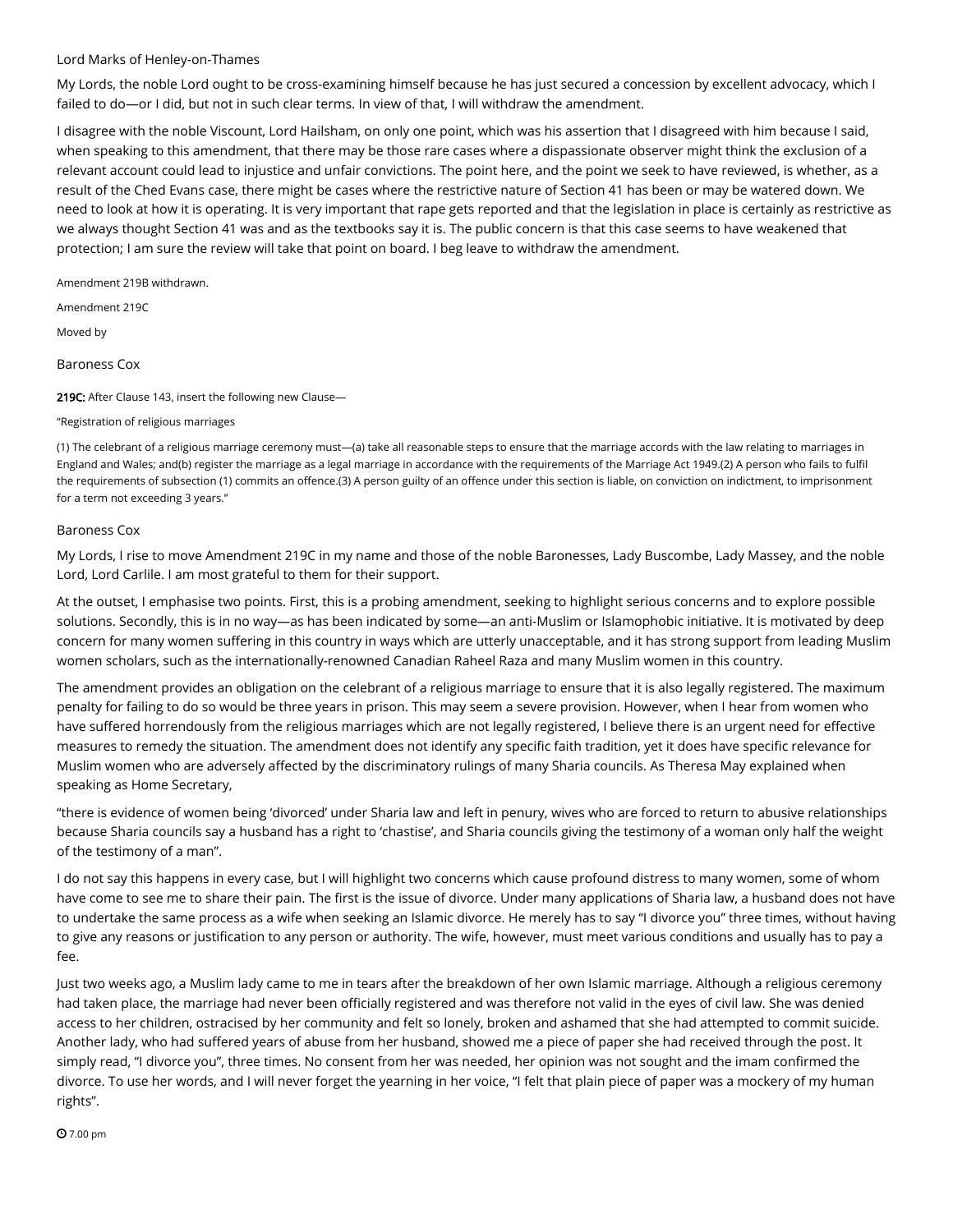Many noble Lords will have seen the research conducted by the courageous Muslim woman Habiba Jaan, which describes similar experiences from Muslim women in the West Midlands. She found that the majority of women who had had an Islamic wedding ceremony were unaware that their marriage was not officially recognised by English law. Many were deeply disturbed when they discovered their predicament and said they wished they had known the reality of their situation and its implications. Devout Muslim women who had been divorced often faced stigmatisation in their own communities. Many felt trapped, unable to remarry. Once divorced by their husbands, they may be regarded as second-class or broken glass, able to marry again only into a marriage where there is already one wife. Many do not wish to be a second or third wife.

That brings me to the second issue that the amendment seeks to address: polygamy. We know from countless testimonies that many British Muslim women are living in polygamous households. Habiba Jaan's report found that nearly all the women in such marriages said their husband does not support them financially. Some said their husbands had as many as four wives. Some said they were not even aware, when they were married, that there was already another wife. Again, such women are at risk of being ignorant of their vulnerability or duped into believing they are married under the law of the land, only to find upon divorce that they have little or no rights to child custody, finance or property.

While the state must always respect religious freedom, it is unacceptable that women can be denied basic rights consistent with the laws, values, principles and policies of our country. I could give so many more tragic examples of the plight of these women, but I hope I have given enough evidence of cause for concern and the need for action to address the problems of these women, and many more whose stories we cannot hear because they live in closed communities where there is great pressure on them not to speak out, as that would be deemed to bring shame on the family and the community.

I reiterate that the amendment does not specify any faith tradition. If women from different faiths experience comparable problems of systematic discrimination, its provisions would also be available for them. I also repeat that this is a probing amendment, seeking to highlight totally unacceptable situations in our country, with women suffering in ways that I always say would make the suffragettes turn in their graves. I hope the amendment will receive a sympathetic response from the Minister and open up discussion for consideration of urgently needed and effective remedies for the problems it seeks to address. I beg to move.

## Baroness [Buscombe](https://hansard.parliament.uk/search/MemberContributions?house=Lords&memberId=3349) (Con)

My Lords, I speak in support of the noble Baroness, Lady Cox, and begin by paying tribute to her amazing record of courage and tenacity in confronting some of the most difficult issues in society, including and in particular the rights of women and equality of their rights under the law.

It is important that I repeat what the noble Baroness said concerning context. The amendment does not identify any specific faith tradition, yet it does have relevance for Muslim women who are adversely affected by the discriminatory rulings of sharia councils. The amendment seeks in principle to ensure that all women have access to full rights under the law to confront those many situations referenced so eloquently by the noble Baroness—situations which isolate and separate women and subject them to living in appalling circumstances here in the UK. We have been turning a blind eye to this discrimination for many years, even though the evidence is out there. This has been chiefly because we would be called racist or intolerant of different cultures. In fact, we have been acquiescing in the disrespect, outright abuse and denial of equal access to our rule of law and it is time to put that right.

In addition to the arguments put by the noble Baroness, I have two key points. The first relates to current inquiries into sharia law and the second concerns references to and comparisons with religions other than Islam. On the first, there are currently two inquiries, one of which is by the Home Affairs Select Committee. I have to ask: where has this Committee been on this issue for the last 40-plus years? That we have more than 80 sharia councils across the UK meting out a system of justice that can choose to ignore our rule of law is extraordinary, although I assume that most MPs, if they are active in their constituencies, must have known and know what is going on, or at least have their suspicions, and yet have preferred to promote the rights of women in other parts of the world and in conflict zones. Why, when so much that is wrong is happening here in the UK? In contrast, in Pakistan, family law has been regulated according to its rule of law since 1960 and is not sharia based. I ask my noble friend the Minister: how many sharia councils exist across Europe? I am told none, so can my noble friend confirm that there are no other sharia councils across Europe other than here in the UK? It would be helpful to have that confirmed.

The second inquiry, referred to as a review of sharia councils, launched by the Home Office, while welcome in principle as a step forward, has drawn criticism from various quarters, including Muslim women, mainly on the grounds that its focus is upon the application of sharia law and is seeking examples of "best practice". In other words, its focus is on how sharia is applied and how that application might be incompatible with our public law, not whether sharia itself is incompatible with our public law—a subtle-sounding but fundamental difference. In essence, by accepting sharia law in principle, we are and have been accepting that one body of people living in the UK may ignore the rule of law where it believes it conflicts with its views and beliefs, particularly with regard to the treatment of women. I am not quite sure why we need this review to work that simple fact out.

In addition, there is genuine concern about the make-up of the review panel. Why, it is asked, are there two Muslim religious advisers and no non-Muslim expert on Islam, nor experts on human rights? It is interesting to note that the chairman of the inquiry, a Muslim academic, Mona Siddiqui, makes the following clear in her book My Way.

"For a lot of women from Islam even just making their voice heard is a big jihad"—

meaning struggle—

"It means they've gone against so many moral codes".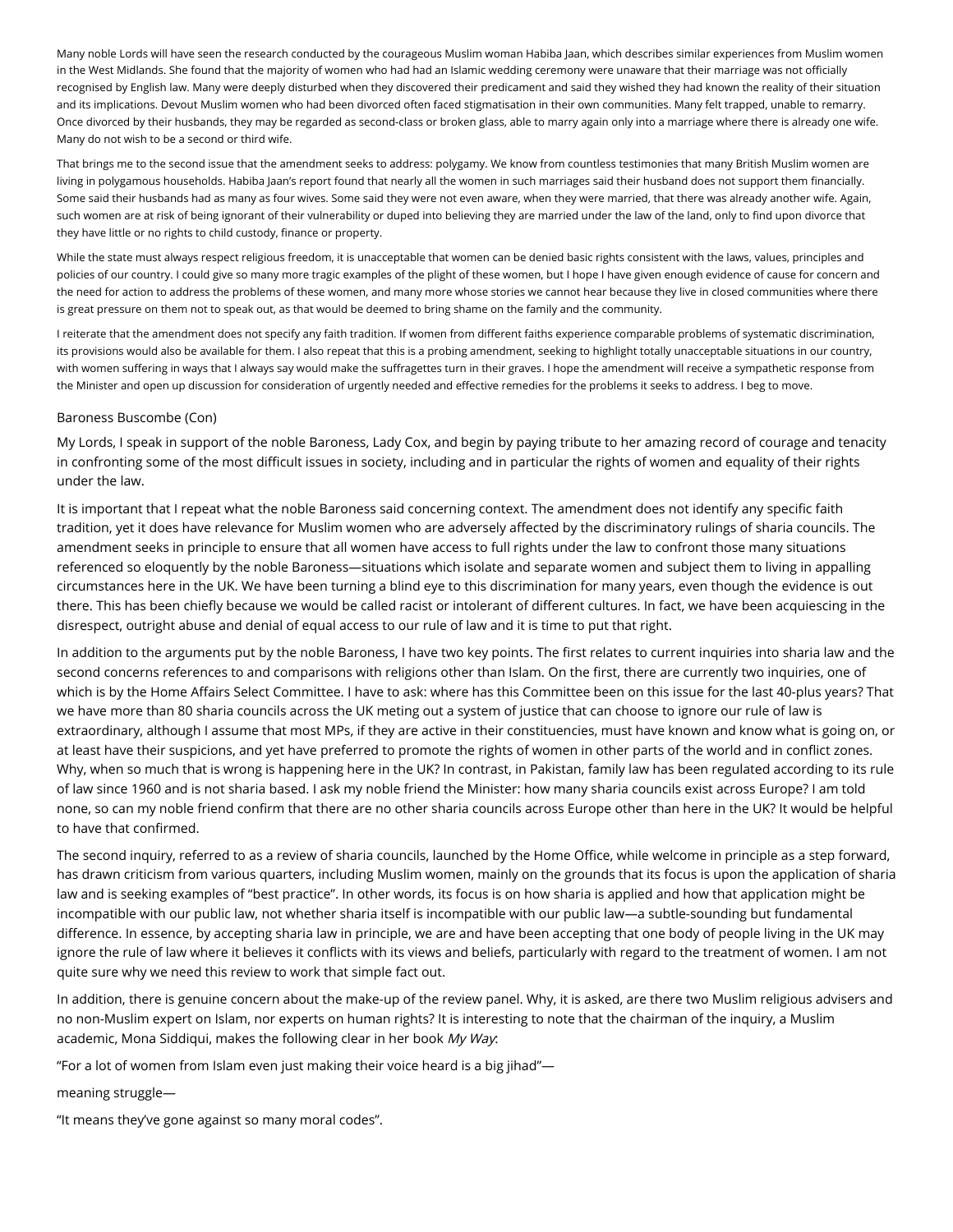This recognition of the difficulty among Muslims of speaking out gives me hope that evidence to the inquiry will not just be accepted at face value. However, I am less encouraged by Ms Siddiqui's admission that if she had had any daughters, she would have been more conservative with them than she is with her sons. That is a worrying bias.

I hope my noble friend the Minister will not feel constrained in her response to the amendment by deferring to either of the inquiries, particularly given that, while the latter was announced in May of this year, for some extraordinary reason it is not due to complete its deliberations until next year.

My second key point in support of the amendment relates to the often-used erroneous references to other religious practices when seeking to defend the existence of sharia councils, in particular Beth Din. Jewish couples who wish to complement a civil marriage with a religious one, or couples undergoing a civil divorce who wish to complement this with a Jewish law divorce, can ask Beth Din to oversee this. I have been assured by several experts that in neither circumstance can Beth Din override our public law. I understand that the same applies for the Quaker religion and Quaker ceremonies, in that all religious ceremonies must be ratified by our public law. Anything else is subordinate and any arbitral awards remain subject to English law.

In her otherwise excellent article in the Evening Standard on 3 November, Rosamund Urwin, in highlighting this issue, said of sharia law that its rulings,

"are sometimes at odds with the spirit of British law".

With respect, I beg to differ: sharia law breaks our law.

Take the existence here of polygamy, to which the noble Baroness, Lady Cox, referred. If my husband, who happens to be a Christian, committed bigamy—never mind polygamy—he would be in prison. What are we doing allowing this absurd situation to continue here in the United Kingdom? How can we have the nerve to try to tell others across the world how to live their lives when we let these illegal, disgraceful practices happen here? We are, in effect, legitimising violence against women.

This important amendment is about equal rights and equal treatment under the law—our rule of law. There is absolutely no point in talking about, or spending yet more taxpayers' money on, efforts and projects to improve integration, social cohesion or social mobility. It will not happen as long as we stand by and allow these practices that subjugate women's rights to continue.

# Lord Alton of [Liverpool](https://hansard.parliament.uk/search/MemberContributions?house=Lords&memberId=738) (CB)

My Lords, I welcome this amendment and congratulate my noble friend Lady Cox both on her persistence in raising these issues and on her courage. I have had the privilege of travelling with my noble friend to some out-of-the-way places such as North Korea; but—perhaps more importantly in the context of this debate—before my daughter went up to university, I told her that the person she should travel with, and get to know a little of, if ever she wanted to think about going into public or political life, was my noble friend Lady Cox. She therefore accompanied my noble friend to Nagorno-Karabakh—a war zone—and I hope that she will one day be a chip off my noble friend's block.

The House might not be aware of it, but my noble friend has arrived back today from Nigeria, which is not such a bad place to start, because we know that my noble friend travels to dangerous places to see things for herself. In Nigeria, look how Boko Haram—words that mean "eradicate western education"—treats young women. Look at what happened in Chibok. Look at the seizure of those girls. Look at the denial of education for young girls, such as those who were seized in Chibok, and then ask yourself some serious questions, as the noble Baroness, Lady Buscombe, has rightly done in her remarks a few moments ago. Look at the nature of sharia law, and ask, "Is that something we would want to have operating as a parallel law system in the United Kingdom?" It is a system, after all, that says that a woman's evidence in a court of law is worth only half that of a man. That is surely intolerable in our society and we should resist it with every means available to us.

I attended a meeting organised by my noble friend Lady Cox a few weeks ago and became interested in this issue as a result of that meeting, which was held here in your Lordships' House and was addressed by some formidable Muslim women and others. They highlighted the risks of having parallel systems of law in the same jurisdiction, a situation that put at risk the equality of Muslim women and failed to protect them. The principle of equality before the law should always be a central pillar of our democracy, yet we know from countless testimonies—such as those I heard that evening and others alluded to today by my noble friend—that many Muslim women in Britain are not experiencing the legal rights by which they should be protected. We heard that in the context of things such as polygamy a few moments ago. They are not treated equally; they are not living freely, and they are inhibited from getting the help they really need.

Take, for example, the story of A'aisha—a pseudonym, of course—from the West Midlands. Upon the breakdown of her own Islamic marriage, she discovered that she was not entitled to the same rights afforded to other British divorcees. Like so many others, she had wrongly assumed that, because her religious wedding ceremony had taken place in the UK, it did not need to be accompanied by a civil marriage in order for it to be recognised under English law. As my noble friend Lady Cox has already said, this amendment seeks to protect women such as A'aisha, and to help those who might be duped into believing that they were married under the law of the land, only to find upon divorce that they have few rights in respect of finance or property. It is intolerable that women should be treated in this way.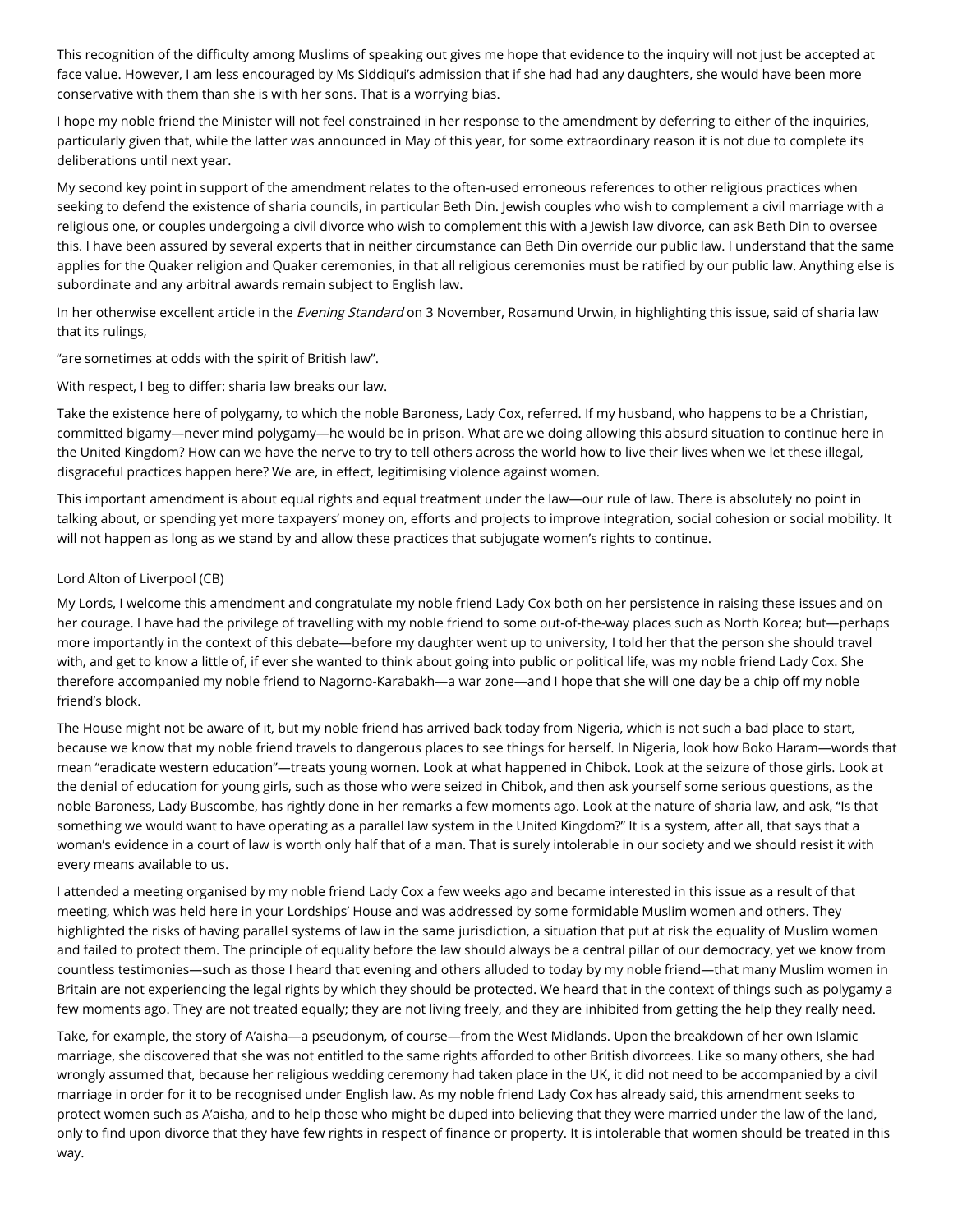I recognise, as my noble friend has said, that this is a probing amendment. It may well indeed need tweaking and improving, but I trust it will promote a positive response from the Front Bench. I hope that when the Minister replies, we might at least start to think about how we can bring forward more comprehensive measures to address effectively concerns such as those raised by my noble friend Lady Cox and the noble Baroness, Lady Buscombe, in your Lordships' House this evening.

# **0** 7.15 pm

# [Baroness](https://hansard.parliament.uk/search/MemberContributions?house=Lords&memberId=3756) Deech (CB)

My Lords, I did not put my name to this amendment because there were enough people already, but I used to teach family law, including the law of marriage. In this country, it is very easy to get married in a registry office or in a properly registered religious place. You can get married in a hotel if you want to or you can have a civil partnership. There are all sorts of official unions that you can make very easily, but the worst of all possible worlds is to be duped into believing that you are married in a religious ceremony and then find that you are not, because you lose any protection that English law gives you, while at the same time, stereotypically, your husband—if he is really your husband—can abandon you or take another wife.

This is not just a question of running parallel systems of law: it is about the protection of women and the need to preserve transparency and regularity in people's marital status. All that is necessary is for more mosques to become registered as proper places of marriage, just in the way that synagogues are, and all would be resolved. I see no arguments against this amendment at all. It is overdue.

# Baroness [Chisholm](https://hansard.parliament.uk/search/MemberContributions?house=Lords&memberId=4330) of Owlpen (Con)

My Lords, I have listened carefully to the arguments made by the noble Baronesses, Lady Cox and Lady Deech, my noble friend Lady Buscombe—who made an excellent speech—and the noble Lord, Lord Alton. As has been said, the noble Baroness, Lady Cox, has done so much to raise in this House the problem of marriages that are not legally binding and that therefore do not carry the legal rights and responsibilities of a legally binding marriage. I recognise that she has spoken to many women in this situation and has sensitively presented their evidence to your Lordships this evening and on other occasions. There is particular cause for concern if one or both of the parties is unaware of their lack of rights or coerced into a marriage.

There is a strong tradition of religious marriages in England and Wales, with a long-established right that couples are able, in their place of worship, to enter into a marriage that is legally contracted, provided that the requirements of the law are met. Some people, for religious or other reasons, have preferred to enter into a marriage that is not capable of legal recognition. To make it illegal to conduct, or enter into, religious marriages that are not legally contracted is likely to be an overly complex solution and one that restricts personal choice. It is also unclear how many unregistered religious marriages would take place in breach of any change in legislation, since, by their nature, public notice of these marriages would not be given. I am sure that noble Lords appreciate the complexity of legislating in people's private and religious lives.

We are conscious that there are complex issues behind religious marriages that are not legally valid, including where people use a religious ceremony to give recognition to an additional spouse, and so we do not consider that any one approach to Muslim or other faith communities can work in isolation. Of course, we are also aware of concerns that some women can be put under pressure to use the services of religious councils, including sharia councils, to arrange matters on the break-up of the relationship and that these women are not always treated equally when recommendations are made.

One of the issues that the noble Baroness highlighted was that of child custody, a matter raised by women to whom she has spoken. In fact, it is not the case that women have few or no rights in this matter, although they may well not be aware of their rights. In England and Wales, where there is any dispute between parents about arrangements for their children, either parent may apply to the family court for one or more types of order under the Children Act 1989. Most commonly, this will be a child arrangements order determining who a child is to live with or spend time with, and where and when this is to happen, referred to respectively as custody and access in many other jurisdictions. These proceedings are free-standing. This means that a parent is entitled to make an application to the court at any time, simply by virtue of being the parent of the child concerned and regardless of the status of their relationship with the other parent. There is no distinction for this purpose between legally married parents, unmarried parents, parents in a religious marriage that is not legally binding, parents who are otherwise cohabiting or, indeed, parents who are living apart.

On the issue of polygamy, noble Lords will be aware that polygamous marriages cannot be legally contracted in the UK. Attempting to enter into a polygamous marriage under the law of England and Wales is a criminal offence which carries a maximum sentence of seven years in prison. Nor is it possible for anyone domiciled in the United Kingdom to enter into a polygamous marriage abroad. Where a polygamous marriage is contracted within the law outside the United Kingdom between parties neither of whom is domiciled in the United Kingdom, it will be recognised by the court. The Government continue to support the law preventing polygamous marriages from being entered into in England and Wales.

The Law Commission has also given initial consideration to the issue of religious marriages that are not legally valid. It published its scoping study in December last year setting out the parameters of a potential review of the law concerning how and where people can marry in England and Wales, following consultation with a wide range of religious organisations and other interested parties. The scoping study concluded that this was one of a number of issues that might be ameliorated through a fairer and more coherent framework for